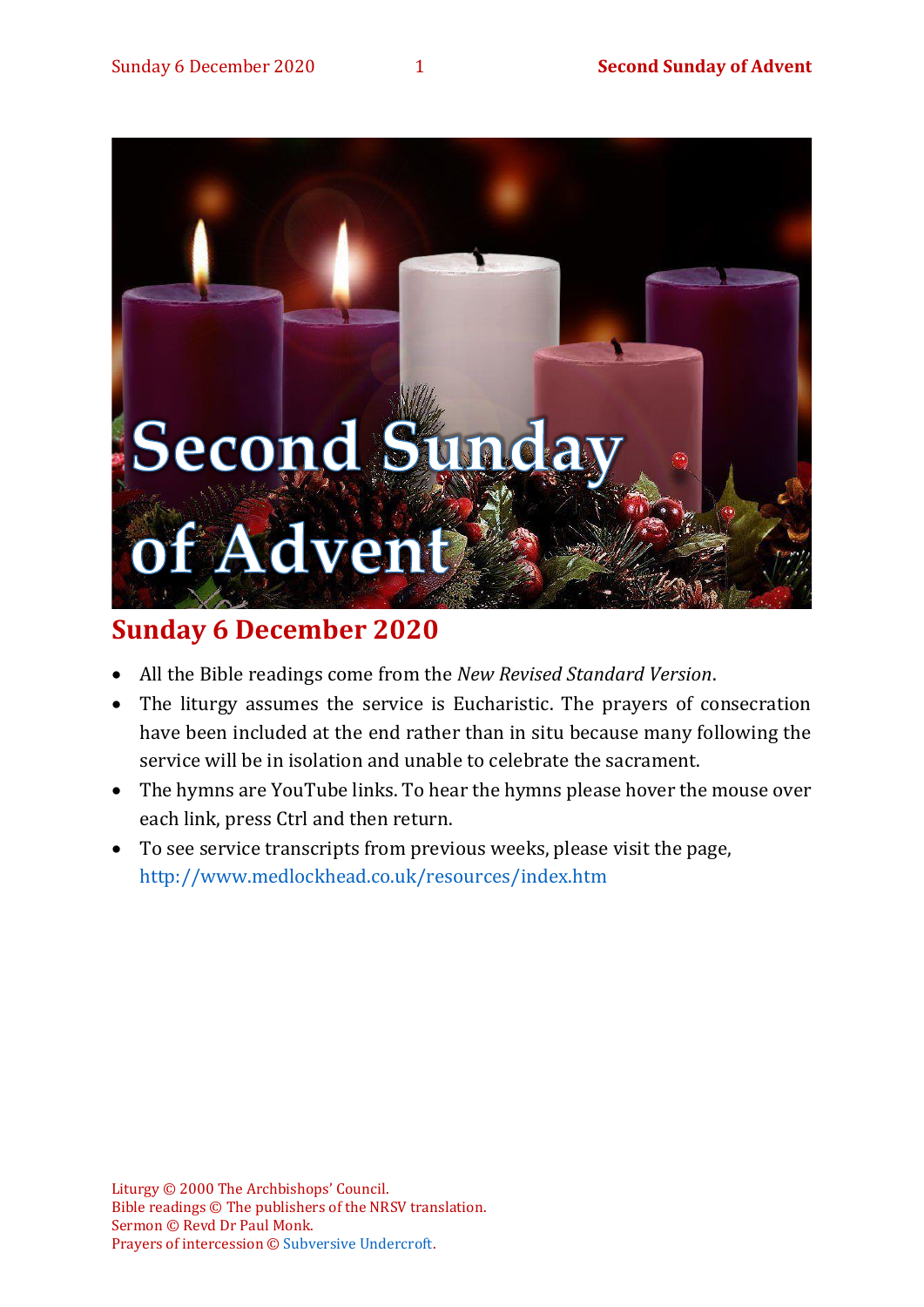## **Introduction and welcome**

HYMN 1 **[O come, O come Emmanuel](https://www.youtube.com/watch?v=DPHh3nMMu-I)** (please click on this link to hear the hymn)

# **The Welcome**

In the name of the Father, and of the Son, and of the Holy Spirit

All **Amen.**

The Lord be with you

All **And also with you.**

## **The Preparation**

All **Almighty God,**

**to whom all hearts are open, all desires known, and from whom no secrets are hidden: cleanse the thoughts of our hearts by the inspiration of your Holy Spirit, that we may perfectly love you, and worthily magnify your holy name; through Christ our Lord. Amen.**

Our Lord Jesus Christ said:

The first commandment is this: 'Hear, O Israel, the Lord our God is the only Lord. You shall love the Lord your God with all your heart, with all your soul, with all your mind, and with all your strength.'

And the second is this: 'Love your neighbour as yourself.' There is no other commandment greater than these. On these two commandments hang all the law and the prophets.

## All **Amen. Lord, have mercy.**

A voice cries out in the wilderness, 'Make straight the way of the Lord'. So let us listen, and turn to the Lord in penitence and faith, firmly resolved to keep God's commandments and to live in love and peace with all.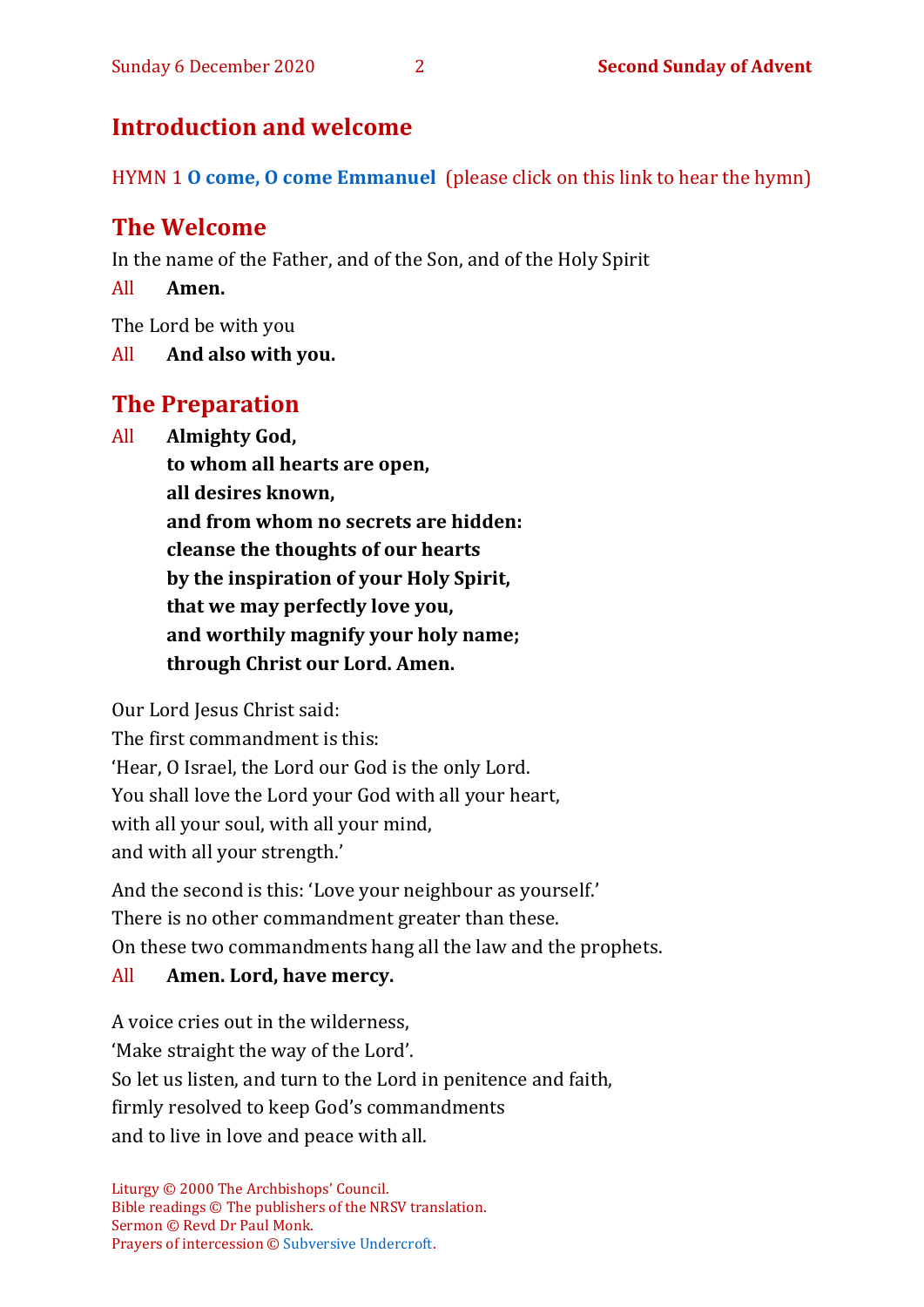All **Almighty God, our heavenly Father, we have sinned against you and against our neighbour in thought and word and deed, through negligence, through weakness, through our own deliberate fault. We are truly sorry and repent of all our sins. For the sake of your Son Jesus Christ, who died for us, forgive us all that is past and grant that we may serve you in newness of life to the glory of your name. Amen.**

Almighty God,

who forgives all who truly repent, have mercy upon you, pardon and deliver you from all your sins, confirm and strengthen you in all goodness, and keep you in life eternal; through Jesus Christ our Lord. All **Amen.**

It's usual to omit the Gloria during Advent.

## **The Collect for the Second Sunday of Advent**

Almighty God, purify our hearts and minds, that when your Son Jesus Christ comes again as judge and saviour we may be ready to receive him, who is our Lord and our God. All **Amen.**

## **First reading**

A reading from the Book of the Prophet Isaiah

Comfort, O comfort my people, says your God. Speak tenderly to Jerusalem, and cry to her that she has served her term, that her penalty is paid, that she has received from the Lord's hand double for all her sins.

Liturgy © 2000 The Archbishops' Council. Bible readings © The publishers of the NRSV translation. Sermon © Revd Dr Paul Monk. Prayers of intercession © [Subversive Undercroft.](https://www.subversiveundercroft.org/page/17)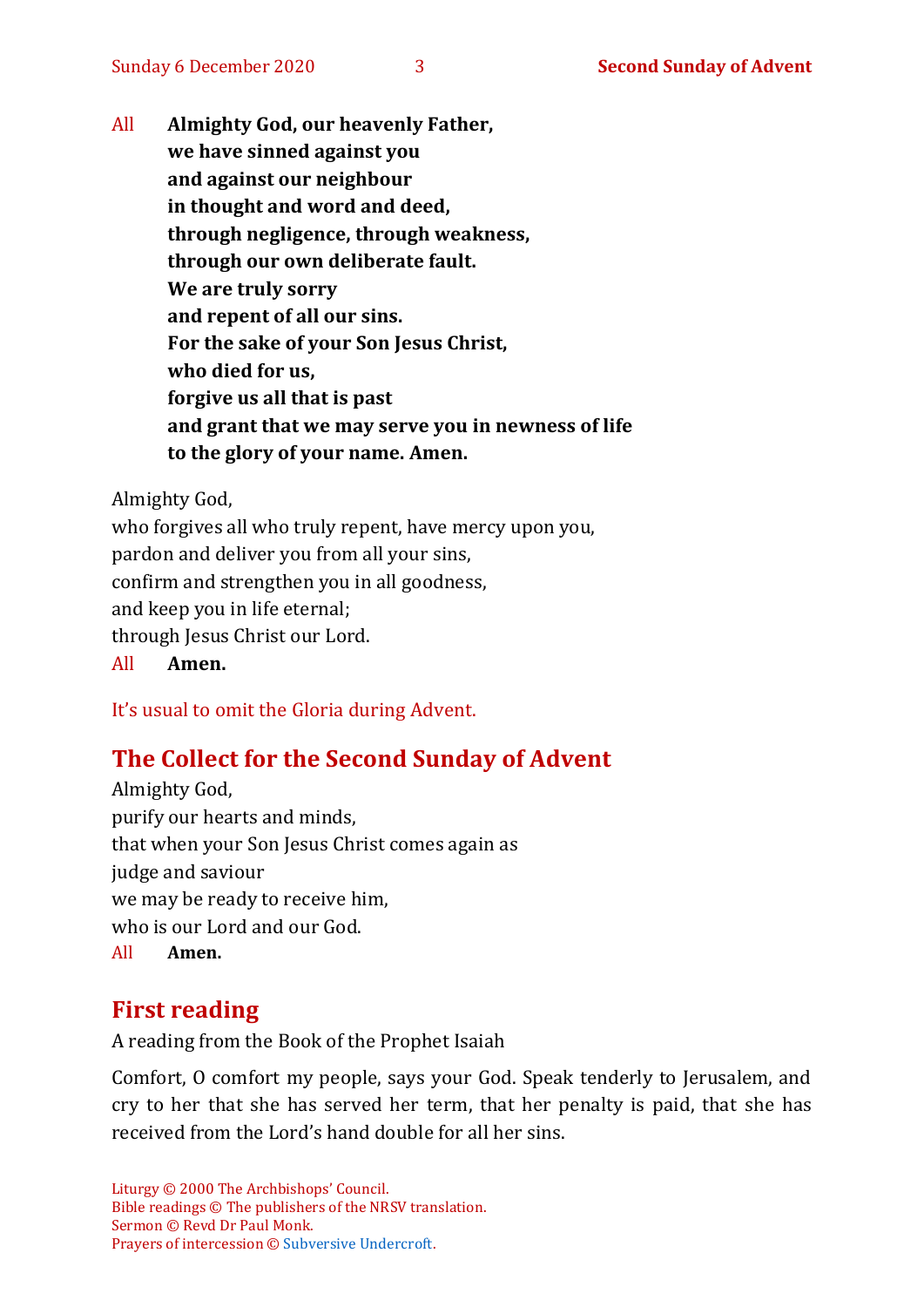A voice cries out: 'In the wilderness prepare the way of the Lord, make straight in the desert a highway for our God. Every valley shall be lifted up, and every mountain and hill be made low; the uneven ground shall become level, and the rough places a plain. Then the glory of the Lord shall be revealed, and all people shall see it together, for the mouth of the Lord has spoken.' A voice says, 'Cry out!' And I said, 'What shall I cry?' All people are grass, their constancy is like the flower of the field. The grass withers, the flower fades, when the breath of the Lord blows upon it; surely the people are grass. The grass withers, the flower fades; but the word of our God will stand forever.

Get you up to a high mountain, O Zion, herald of good tidings; lift up your voice with strength, O Jerusalem, herald of good tidings, lift it up, do not fear; say to the cities of Judah, "Here is your God!" See, the Lord God comes with might, and his arm rules for him; his reward is with him, and his recompense before him. He will feed his flock like a shepherd; he will gather the lambs in his arms, and carry them in his bosom, and gently lead the mother sheep. *Isaiah 40:1–11*

This is the Word of the Lord

All **Thanks be to God.**

#### **Second reading**

A reading from the Second Letter of St Peter

Do not ignore this one fact, beloved, that with the Lord one day is like a thousand years, and a thousand years are like one day.

The Lord is not slow about his promise, as some think of slowness, but is patient with you, not wanting any to perish, but all to come to repentance. But the day of the Lord will come like a thief, and then the heavens will pass away with a loud noise, and the elements will be dissolved with fire, and the earth and everything that is done on it will be disclosed.

Since all these things are to be dissolved in this way, what sort of persons ought you to be in leading lives of holiness and godliness, waiting for and hastening the coming of the day of God, because of which the heavens will be set ablaze and dissolved, and the elements will melt with fire? But, in accordance with his promise, we wait for new heavens and a new earth, where righteousness is at home. Therefore, beloved, while you are waiting for these things, strive to be found by him at peace, without spot or blemish; and regard the patience of our Lord as salvation. So also our beloved brother Paul wrote to you according to the wisdom given him, *2 Peter 3:8–15*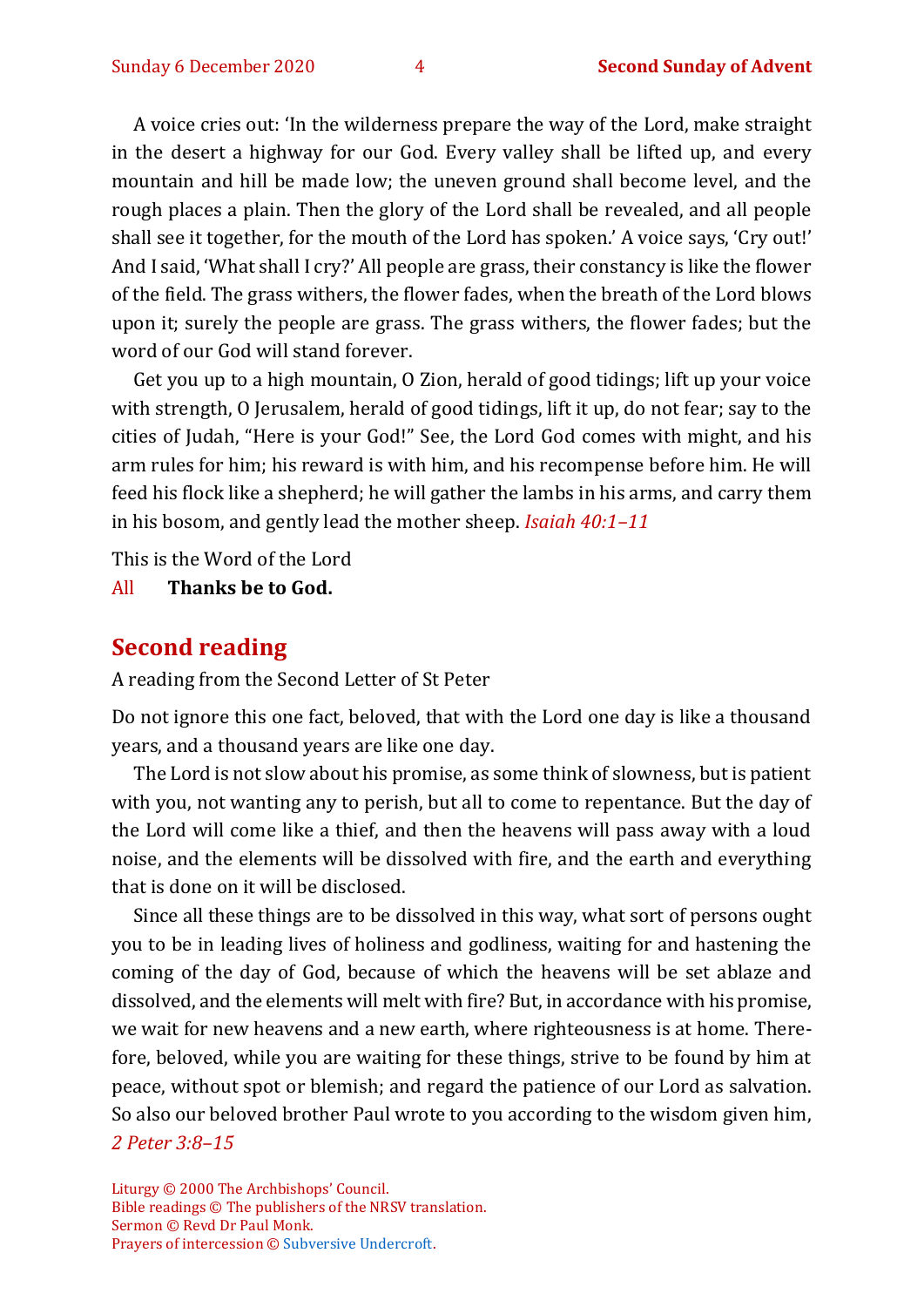This is the Word of the Lord

All **Thanks be to God.**

HYMN 2 **[Ubi caritas](https://www.youtube.com/watch?v=Vvfr_2euIFo)** (please click on this link to hear the hymn)

# **Gospel reading**

Hear the Gospel of our Lord Jesus Christ according to Mark

## All **Glory to you O Lord.**

The beginning of the good news of Jesus Christ, the Son of God. As it is written in the prophet Isaiah,

'See, I am sending my messenger ahead of you, who will prepare your way; the voice of one crying out in the wilderness: "Prepare the way of the Lord, make his paths straight",'

John the baptiser appeared in the wilderness, proclaiming a baptism of repentance for the forgiveness of sins. And people from the whole Judean countryside and all the people of Jerusalem were going out to him, and were baptised by him in the river Jordan, confessing their sins. Now John was clothed with camel's hair, with a leather belt around his waist, and he ate locusts and wild honey. He proclaimed, 'The one who is more powerful than I is coming after me; I am not worthy to stoop down and untie the thong of his sandals. I have baptised you with water; but he will baptise you with the Holy Spirit.' *Mark 1:1–8*

This is the Gospel of the Lord

## All **Praise to you O Christ.**

# **Sermon**

The central theme of Advent is waiting. We're waiting to meet with Jesus. That encounter always has an element of past and future: Jesus has already come into the world as a tiny defenceless baby. We ponder that incarnation afresh in the days immediately before Christmas. But we also prepare our souls to meet him at the end of time when he returns as Lord and judge. We need to prepare because we'll have to answer for how we responded to his first incarnation: he'll judge us for the way we responded to the Gospel.

The scope of that responding is large, so the Church helpfully advises us to subdivide and ponder each facet in isolation. Last week—the first week of Advent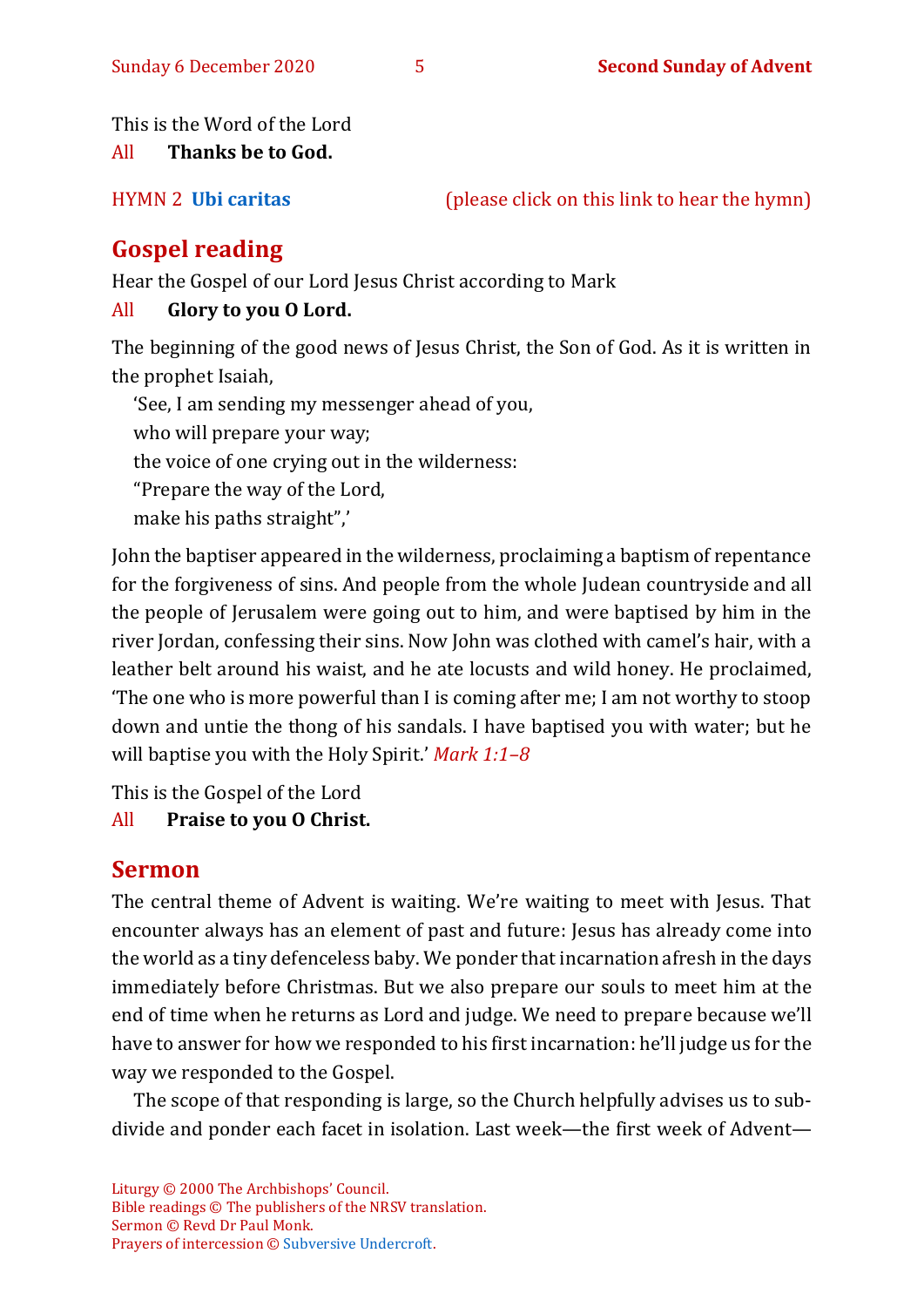our pondering centred round the idea of 'the people of God': how did we respond to the Gospel insofar as we met with people and looked for God in them. We'll be judged by the way we loved the God in them. But did we even look? And if we did look, was our response to feed the hungry, cloth the naked or to protect the weak?

The theme for this week, the Second Week of Advent, is 'The prophets'. As it's Advent, we're being asked to respond to the prophets through the dread lens of being judged by the God who sponsored the prophets, sending them to speak to us.

Like a barrister, Christ's first question is intended to ascertain if we're aware of the charges levelled against us: are we aware of the prophets: do we know *of* them? The problem is that if we say we didn't know about them, then Christ our judge will respond with the obvious question, 'What sort of disciple are we if we don't make it our business to listen to God, listen to his appointed spokespeople, listen to his explicit message? Perhaps it's safer to fess up and admit we do know about the prophets … but God will then react, 'Then why didn't you listen and respond?'

The message of the prophets is actually very, very simple. We are to love God and we are to love our neighbour. We are to demonstrate that love in ways that show we want God and in ways that show we care about our neighbour. The words of today's first reading convey the gentleness that typify their message:

'Comfort, O comfort my people, says your God. Speak tenderly to Jerusalem, and cry to her that she has served her term, that her penalty is paid, that she has received from the Lord's hand double for all her sins.'

At the second coming, Jesus will look at the ways we gave comfort, or forgave, or operated with tenderness. The talk of 'grass withering' implies we must bring comfort *now*. We may not have much time in which to forgive and show tenderness. God's talk (through Isaiah) of 'uneven ground becoming level' is a poetic way of telling us to work toward equality: in proportion that we have privilege and power (and all of us do) we are to help the disadvantaged, the poor, and those without.

If that much is still too difficult to understand, the prophets give us worked examples—social situations together with textbook answers. For example, listen to God speaking to his disciples—us—through the prophet Isaiah (it's chapter 58):

'Is not this the kind of fasting I have chosen: to loose the chains of injustice and untie the cords of the yoke, to set the oppressed free and break every yoke? Is it not to share your food with the hungry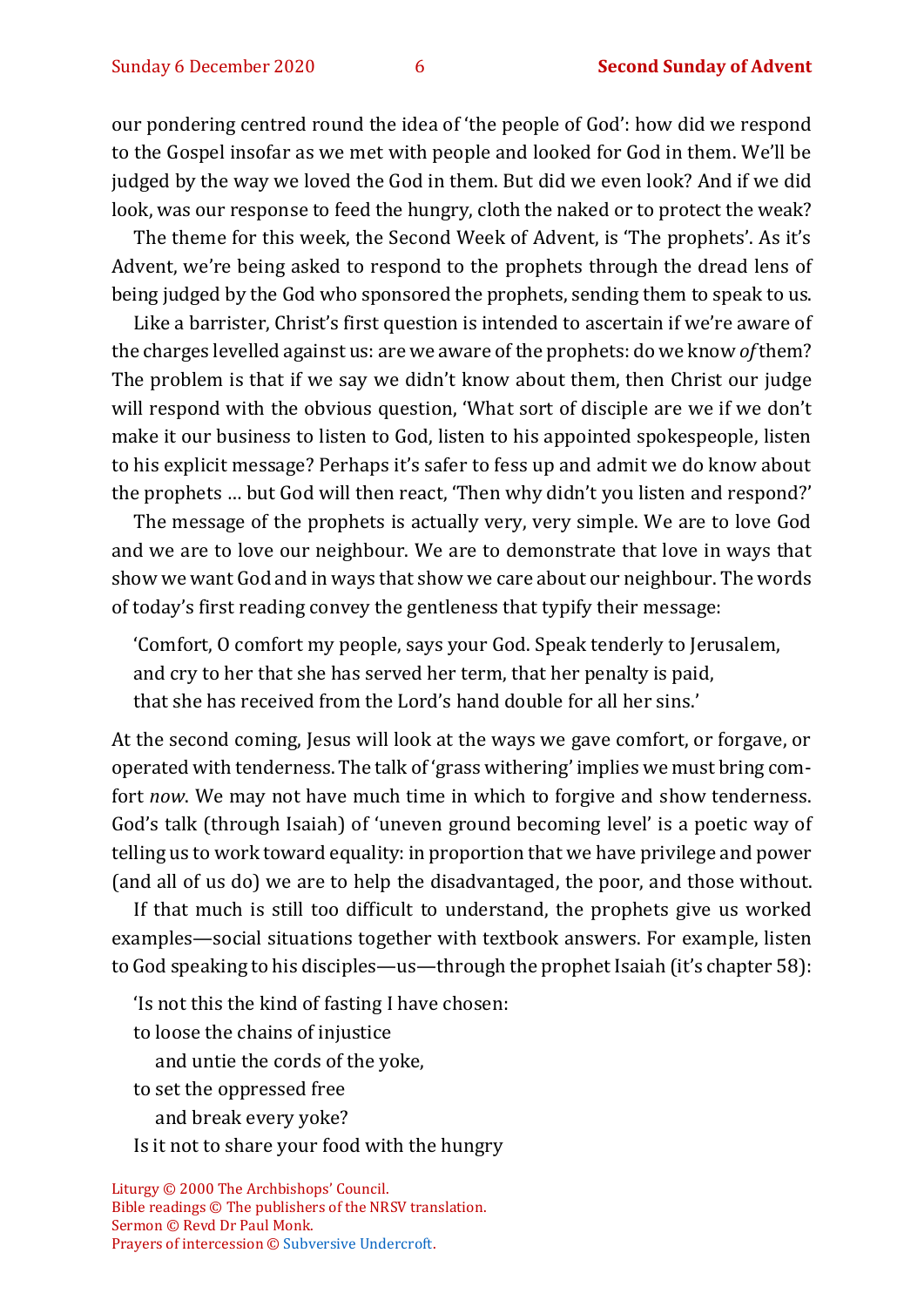and to provide the poor wanderer with shelter—

when you see the naked, to clothe them,

and not to turn away from your own flesh and blood?' (where the word 'fasting' here simply means 'religious observance', by the way: it means the way we choose to respond to God).

To summarise, we're preparing to meet Jesus and remember his coming to us as a defenceless baby but also to prepare for when he returns as Lord and judge. The prophets forewarn us that a central plank of that judgement centres on the way we respond to the vulnerable and defenceless—that's surely part of the reason he chose his first coming as a baby. They tell us how to respond, so we need to reflect, do we give comfort; do we forgive; are we gentle and tender? Do we seek to make the world better? Do we share? Do we seek the Prophets' vision of justice equality and joy? In a word, 'are we Christlike; do we seek the Kingdom of God?'

I'll summarise using a different collect for today, the Second Sunday of Advent. It's by Steven Shakespeare:

God of the keen blade,

which cuts the roots of arrogant power:

you raise voices of promise in the dry lands of our desire

children of faith from the stones of the earth;

make us ready to receive the Spirit and the fire of love,

wild and fierce and free;

through Jesus Christ, the one who is to come. Amen.

# **The Creed**

Do you believe and trust in God the Father, the source of all being and life,

the one for whom we exist?

#### All **We believe and trust in him.**

Do you believe and trust in God the Son, who took our human nature, died for us and rose again?

#### All **We believe and trust in him.**

Do you believe and trust in God the Holy Spirit, who gives life to the people of God and makes Christ known in the world?

#### All **We believe and trust in him.**

Liturgy © 2000 The Archbishops' Council. Bible readings © The publishers of the NRSV translation. Sermon © Revd Dr Paul Monk. Prayers of intercession © [Subversive Undercroft.](https://www.subversiveundercroft.org/page/17)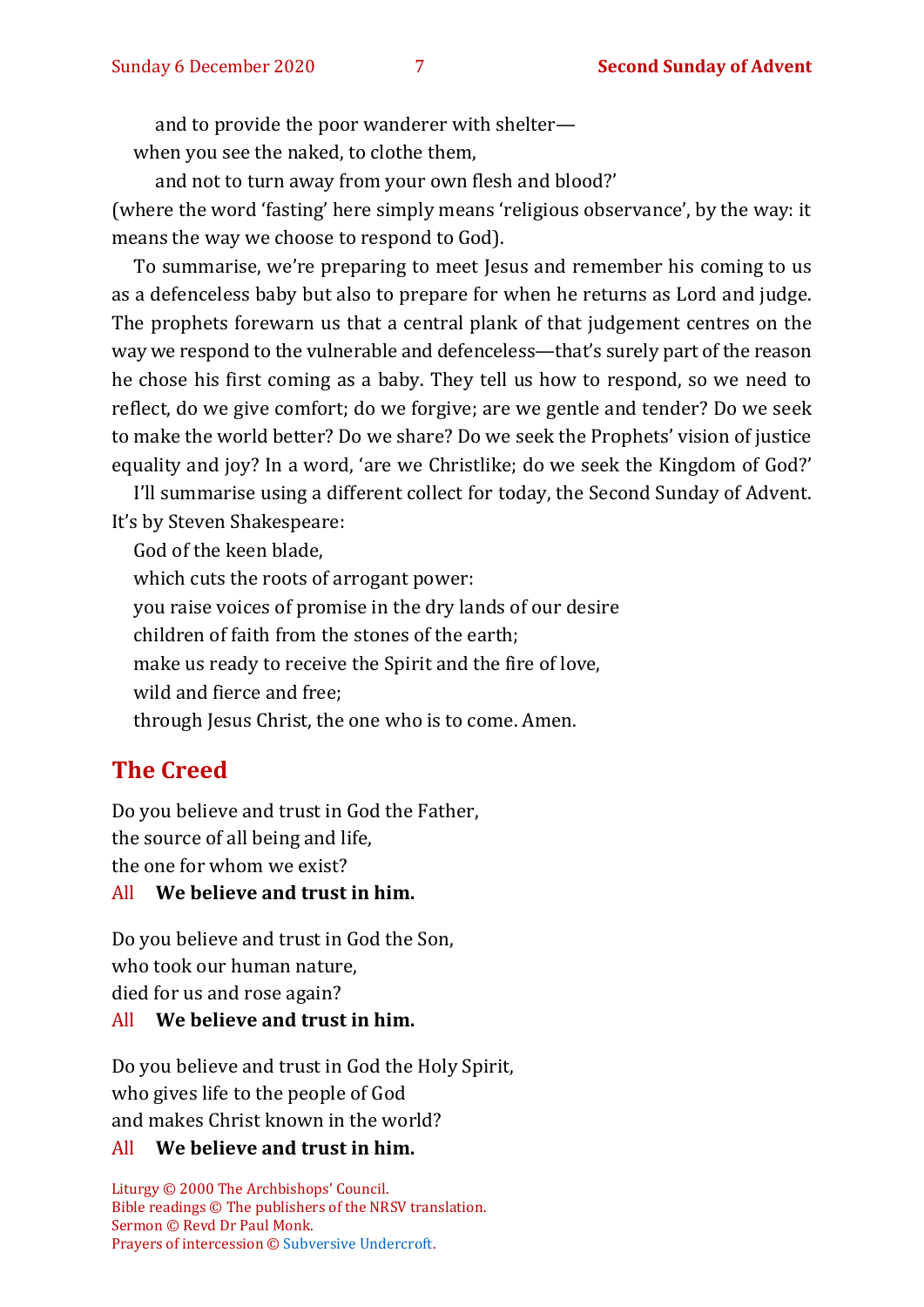This is the faith of the Church.

All **This is our faith. We believe and trust in one God, Father, Son and Holy Spirit. Amen.**

# **Prayers of intercession**

The voice of God cries out in the wilderness, calling us to a transformed way of living. Let us respond to this invitation through the offering of our prayers.

Come to us, Holy Comforter, with your promise to bring a new heaven and a new earth to your people, saving us from the fires of sin and despair, and offering to us the solemn gifts of grace and salvation.

#### All **Come, Lord Jesus.**

Come into the hearts of your people, that we may turn from our selfish consumption of fossil fuels, our waste of food and clothing, our recklessness with money, and our carelessness with the gifts of creation.

#### All **Come, Lord Jesus.**

Come into the body of the Church and make us a baptising community, that multitudes may hear your message of repentance and hope, and receive your free gift of eternal love.

## All **Come, Lord Jesus.**

Come with your Holy Spirit, into the hearts of those who are unemployed, abused, poorly educated, and who are persecuted for their faith, and awaken hope.

## All **Come, Lord Jesus.**

Come to young people everywhere, that they may have a desire to study your commandments and to exercise ministry in the world outside the Church

## All **Come, Lord Jesus.**

Come to those with power, and to all who exercise offices of authority; that wisdom may be their guide, and that true love of their people may direct their decisions.

## All **Come, Lord Jesus.**

Come to those we love but see no more, and gather them into your heavenly rest.

## All **Come, Lord Jesus.**

Merciful Father,

#### All **accept these prayers for the sake of your Son, our Saviour Jesus Christ. Amen.**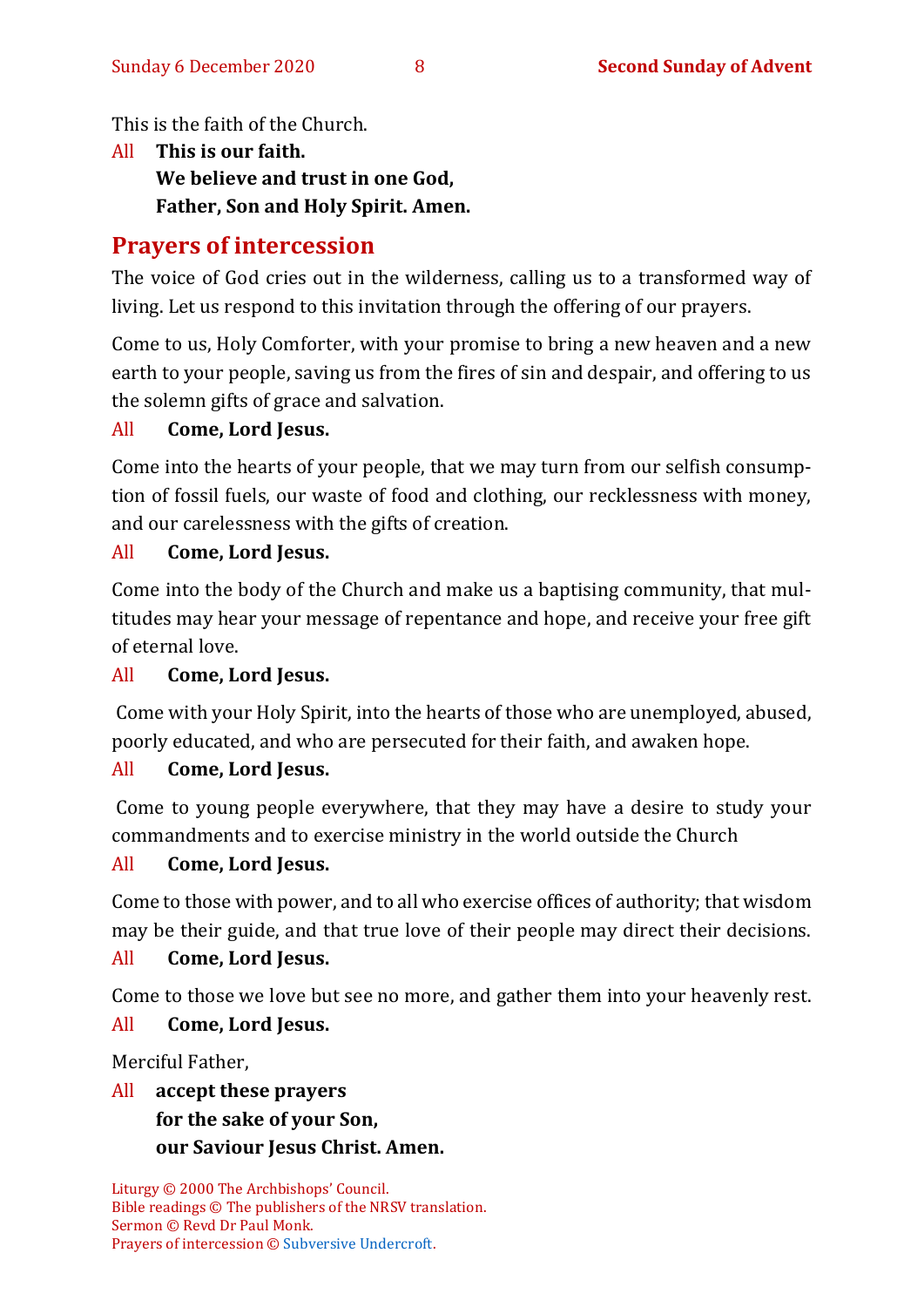## **The peace**

In the tender mercy of our God the dawn from on high shall break upon us, to shine on those who dwell in darkness and the shadow of death, and to guide our feet into the way of peace.

The peace of the Lord be always with you,

All **And also with you.**

HYMN 3 **[Will you come and follow me](https://www.youtube.com/watch?v=zk6IUalJ3sk)** (click on this link to hear the hymn)

The liturgy of the Communion Service appears below

# The Dismissal

May God the Father, judge all-merciful, make us worthy of a place in his kingdom.

#### All **Amen**

May God the Son, coming among us in power, reveal in our midst the promise of his glory.

#### All **Amen**

May God the Holy Spirit make us steadfast in faith, joyful in hope and constant in love.

#### All **Amen**

And the blessing of God the Almighty:

Father, Son, and Holy Spirit,

be with you now and remain with you always

#### All **Amen.**

## HYMN 4 **[Christ whose glory fills the skies](https://youtu.be/3qERUpcMxJU)** (click on this link to hear the hymn)

Go in peace to love and serve the Lord.

## All **In the name of Christ. Amen.**

Liturgy © 2000 The Archbishops' Council. Bible readings © The publishers of the NRSV translation. Sermon © Revd Dr Paul Monk. Prayers of intercession © [Subversive Undercroft.](https://www.subversiveundercroft.org/page/17)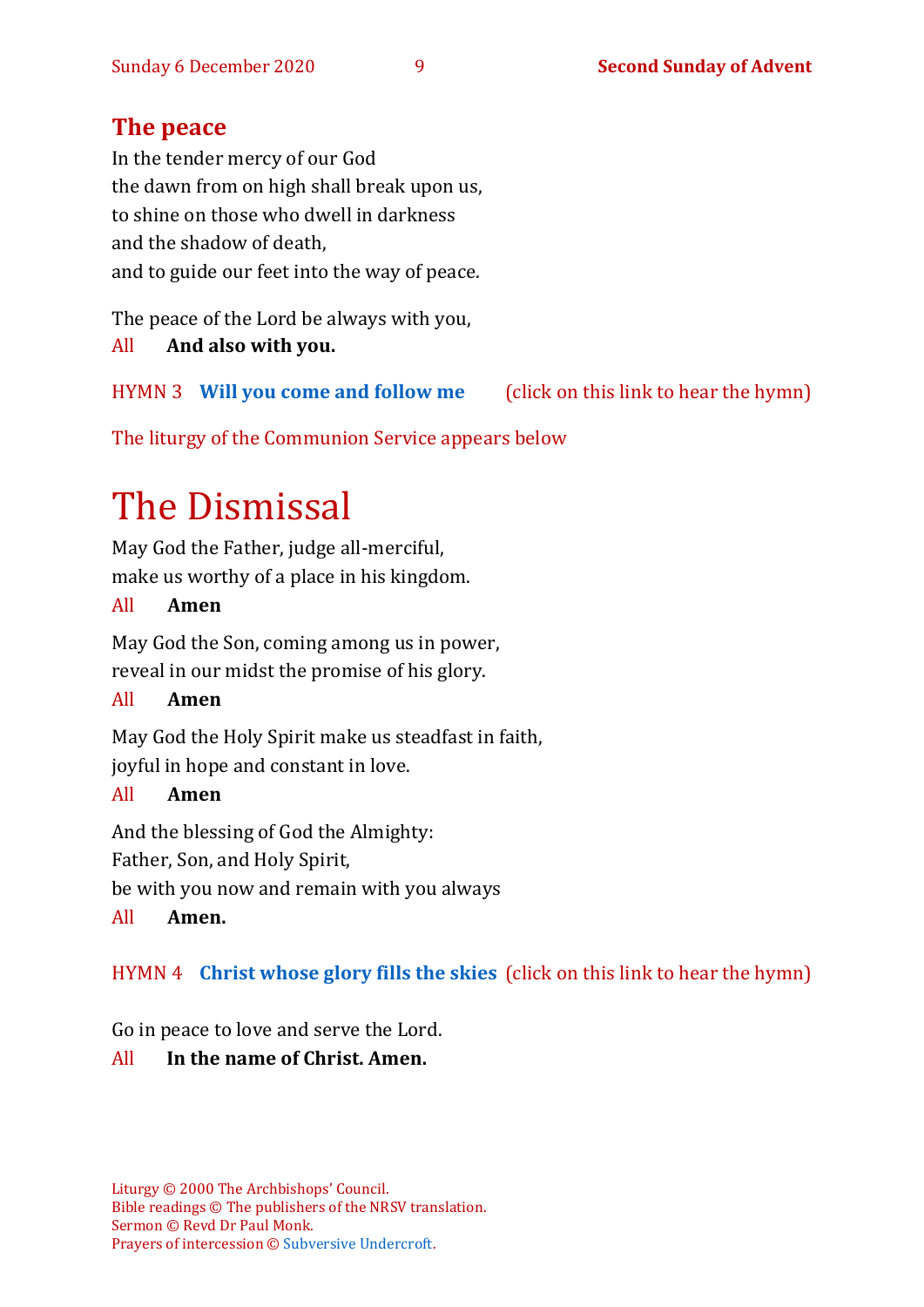# The Liturgy of the Sacrament

# Eucharistic Prayer (prayer E)

The Lord be with you

## All **and also with you.**

Lift up your hearts.

## All **We lift them to the Lord.**

Let us give thanks to the Lord our God.

## All **It is right to give thanks and praise.**

Father, you made the world and love your creation. You gave your Son Jesus Christ to be our Saviour. His dying and rising have set us free from sin and death. And so we gladly thank you, with saints and angels praising you, and saying,

All **Holy, holy, holy Lord, God of power and might, heaven and earth are full of your glory. Hosanna in the highest. Blessed is he who comes in the name of the Lord. Hosanna in the highest.**

We praise and bless you, loving Father, through Jesus Christ, our Lord; and as we obey his command, send your Holy Spirit, that broken bread and wine outpoured may be for us the body and blood of your dear Son. On the night before he died he had supper with his friends and, taking bread, he praised you.

He broke the bread, gave it to them and said:

Take, eat; this is my body which is given for you;

do this in remembrance of me.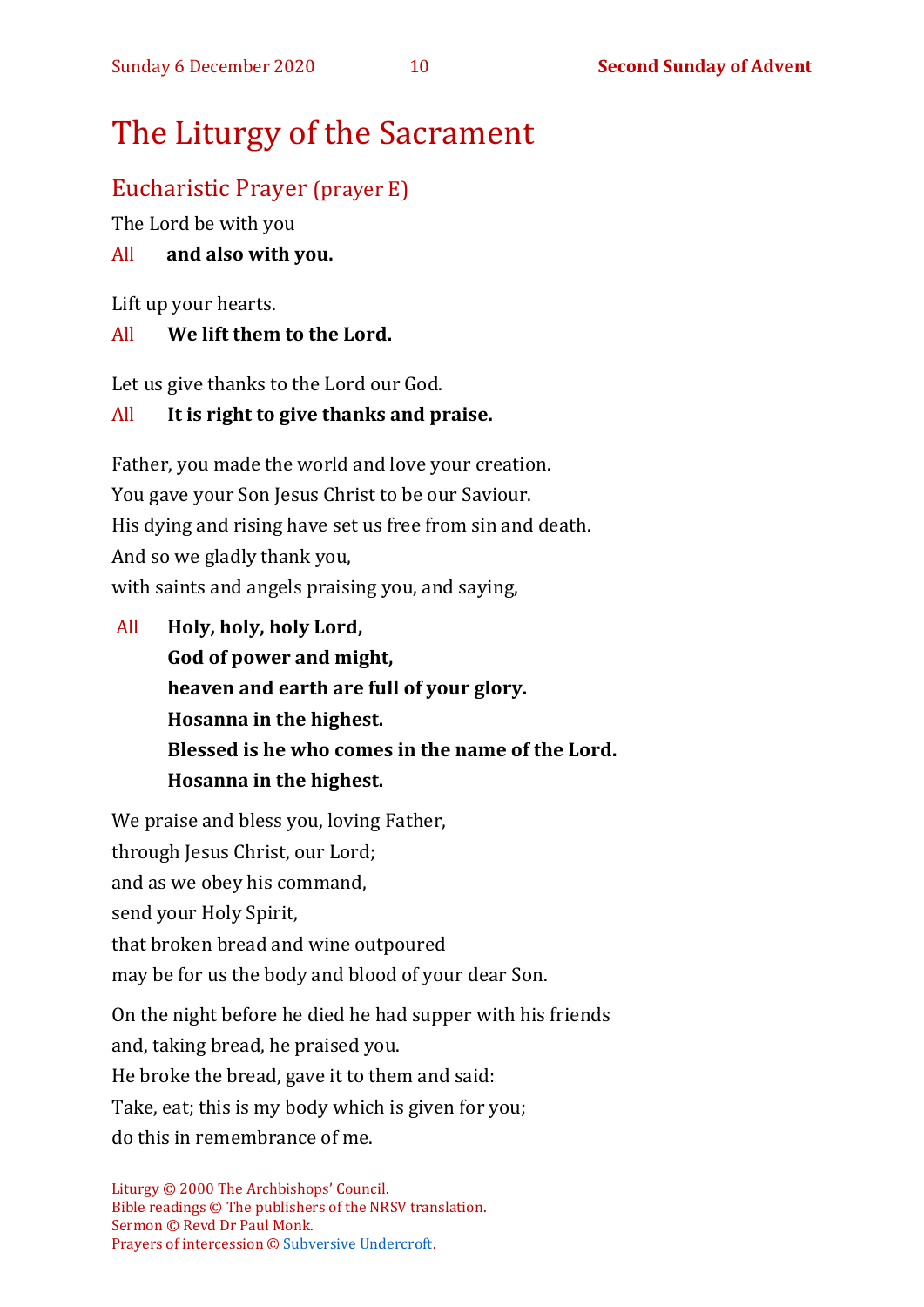When supper was ended he took the cup of wine. Again he praised you, gave it to them and said: Drink this, all of you; this is my blood of the new covenant, which is shed for you and for many for the forgiveness of sins. Do this, as often as you drink it, in remembrance of me.

So, Father, we remember all that Jesus did, in him we plead with confidence his sacrifice made once for all upon the cross.

Bringing before you the bread of life and cup of salvation, we proclaim his death and resurrection until he comes in glory.

Great is the mystery of faith:

# All **Christ has died. Christ is risen. Christ will come again.**

Lord of all life, help us to work together for that day when your kingdom comes and justice and mercy will be seen in all the earth.

Look with favour on your people, gather us in your loving arms and bring us with all the saints to feast at your table in heaven.

Through Christ, and with Christ, and in Christ, in the unity of the Holy Spirit, all honour and glory are yours, O loving Father, for ever and ever.

All **Amen.**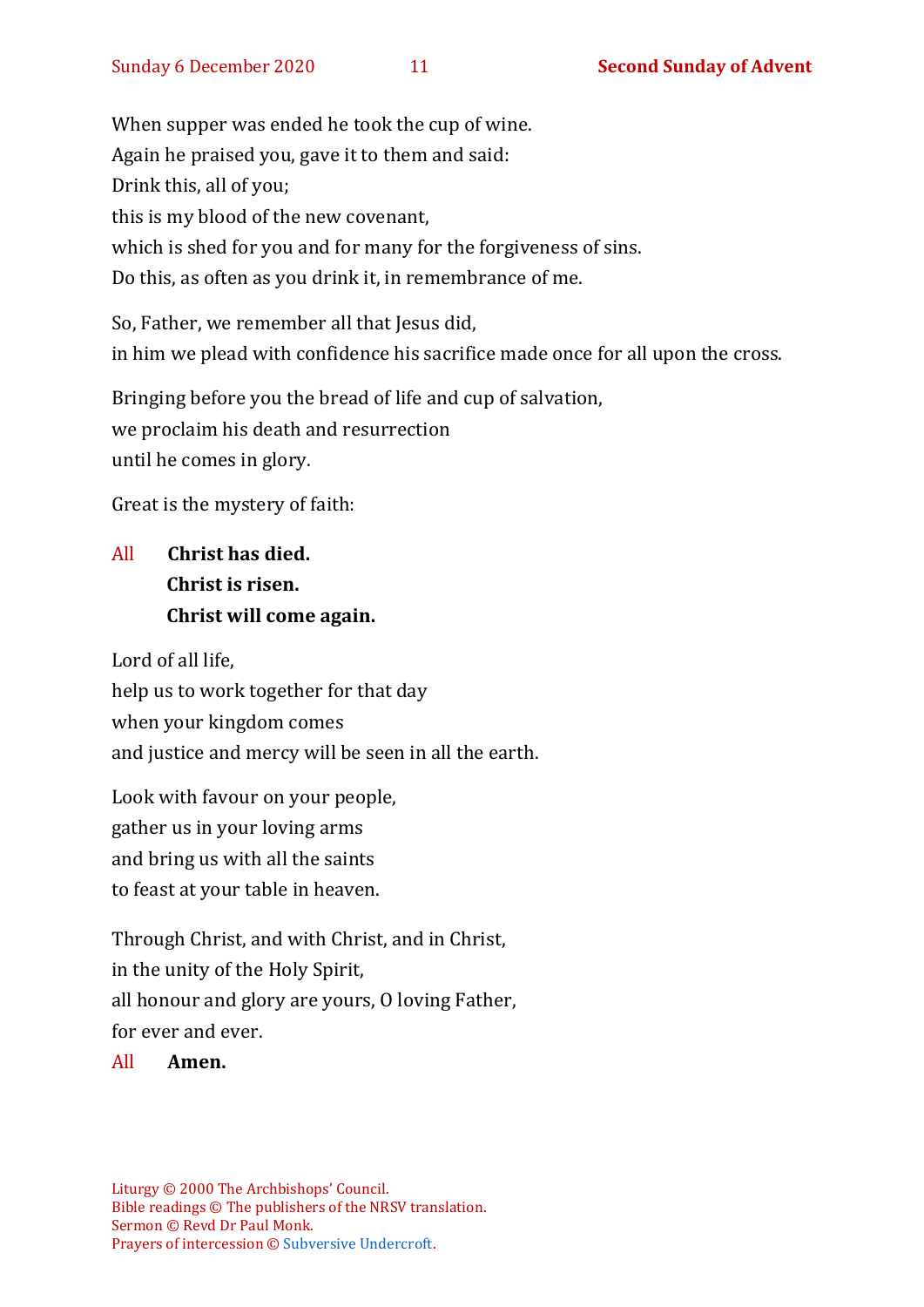## The Lord's Prayer

As our Saviour taught us, so we pray

All **Our Father in heaven, hallowed be your name, your kingdom come, your will be done, on earth as in heaven. Give us today our daily bread. Forgive us our sins as we forgive those who sin against us. Lead us not into temptation but deliver us from evil. For the kingdom, the power,** 

**and the glory are yours now and for ever. Amen.**

# Breaking of the Bread

We break this bread to share in the body of Christ.

- All **Though we are many, we are one body, because we all share in one bread.**
- All **Lamb of God, you take away the sin of the world, have mercy on us.**

**Lamb of God, you take away the sin of the world, have mercy on us.**

**Lamb of God, you take away the sin of the world, grant us peace.**

Draw near with faith. Receive the body of our Lord Jesus Christ which he gave for you, and his blood which he shed for you. Eat and drink in remembrance that he died for you, and feed on him in your hearts by faith with thanksgiving.